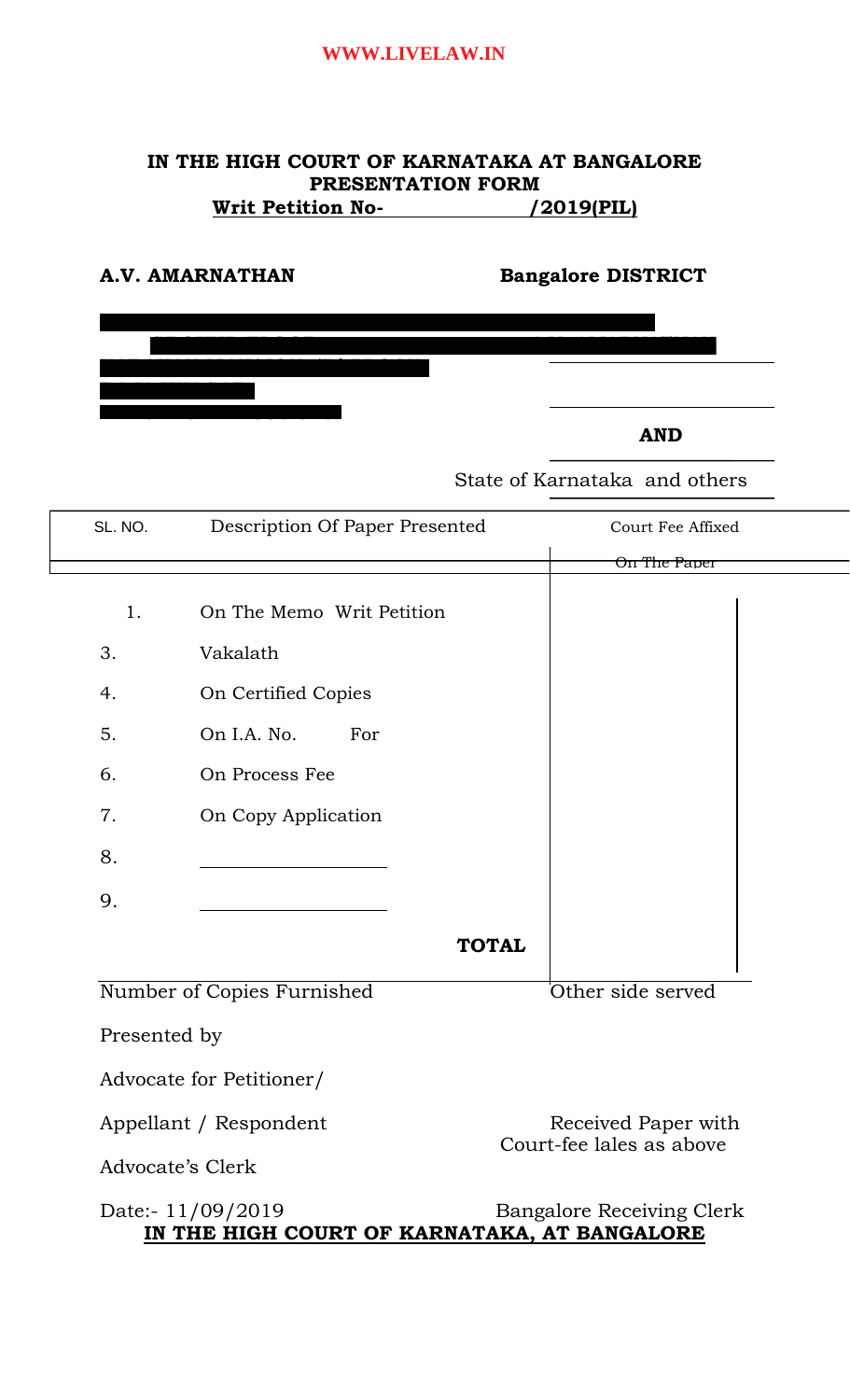# **(ORIGINAL JURISDICTION)**

#### **WRIT PETITION No- /2019(GM- PIL)**

### **BETWEEN:**

A.V. AMARNATHAN, ADVOCATE, (party in person) … PETITIONER  **AND:**

GOVERNMENT OF KARNATAKA, And another. . . . . . . . . . . . . . RESPONDENTS

## **INDEX**

| <b>S. No.</b> | Document                                            | Page |
|---------------|-----------------------------------------------------|------|
|               |                                                     |      |
| 01            | <b>SYNOPSIS</b>                                     |      |
| 02            | Memorandum of Writ Petition under article           |      |
|               | 226 of the constitution of India                    |      |
| 03            | Affidavit                                           |      |
| 04.           | <b>Annexure-A-</b> the copy of the online publicity |      |
|               | given by the $2nd$ Respondent                       |      |

# **BANGALORE**

**DATE: 12/09/2019 PETITIONER**

# **IN THE HIGH COURT OF KARNATAKA, AT BANGALORE (ORIGINAL JURISDICTION)**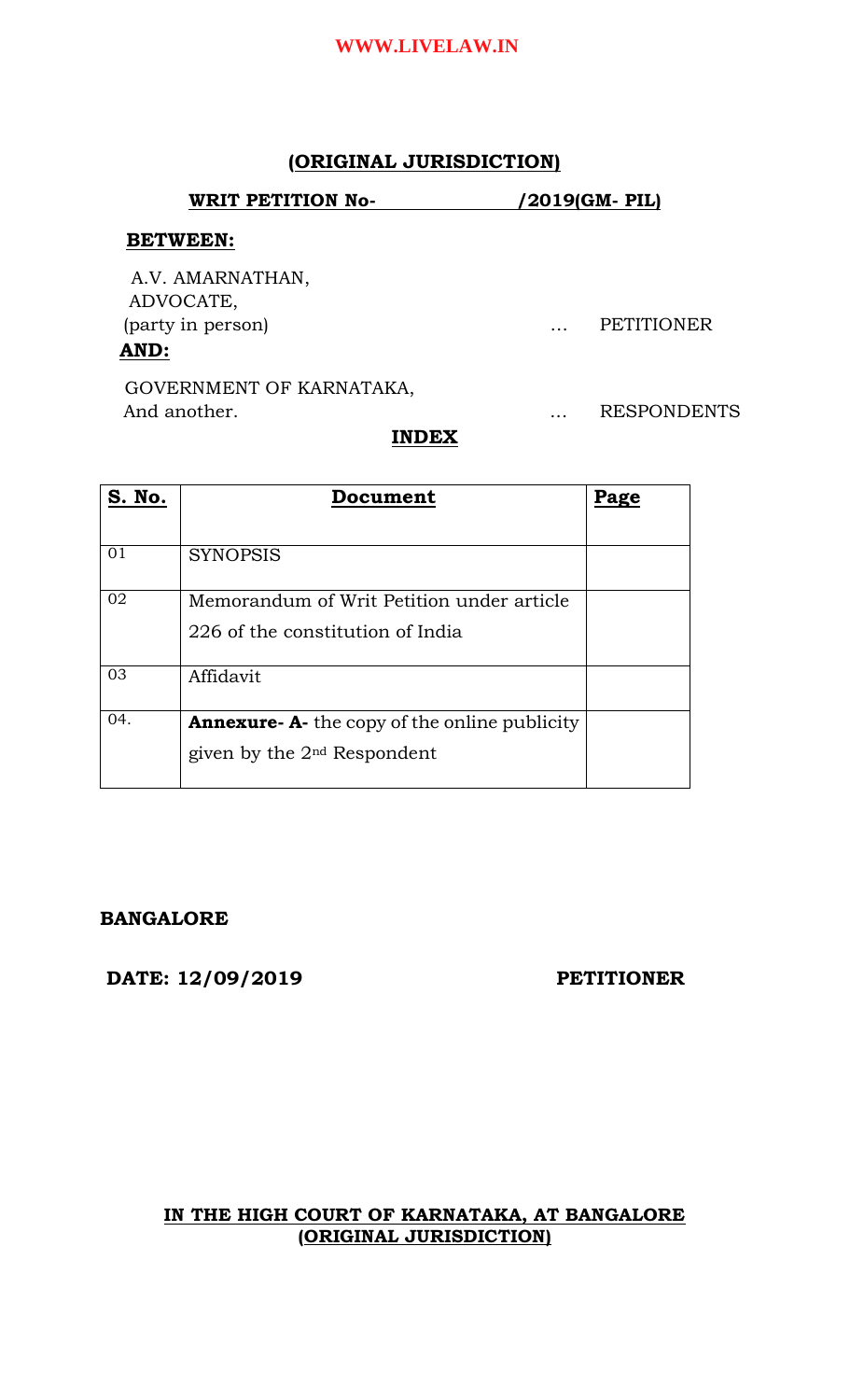### **WRIT PETITION No- /2019(GM- PIL)**

#### **BETWEEN:**

 A.V. AMARNATHAN, ADVOCATE, (party in person) … PETITIONER

# **AND:**

 GOVERNMENT OF KARNATAKA, AND ANOTHER. THE RESPONDENTS AND ANOTHER.

## **SYNOPSIS**

| <b>S1. No.</b> | <b>DATE</b> | <b>DESCRIPTION</b>                                |
|----------------|-------------|---------------------------------------------------|
| 01             | 02/09/2019  | The 2 <sup>nd</sup> respondent started Bike rally |
|                |             | for its "Cauvery Calling" Project.                |
| 02             | 08/09/2019  | The 2 <sup>nd</sup> respondent held a public      |
|                |             | meeting at Bangalore wherein the                  |
|                |             | Chief minister of the state attended              |
|                |             | and directed the Forest department to             |
|                |             | provide 2 crores saplings to the $2nd$            |
|                |             | Respondent, who has given a public                |
|                |             | call saying "Cavery calling".<br>The              |
|                |             | second respondent is planting 253                 |
|                |             | crores trees and collection Rs 42/- per           |
|                |             | tree from the general public to plant             |
|                |             | trees on the public land is not correct           |
|                |             | This collection of money from general             |
|                |             | public is not correct and the same is             |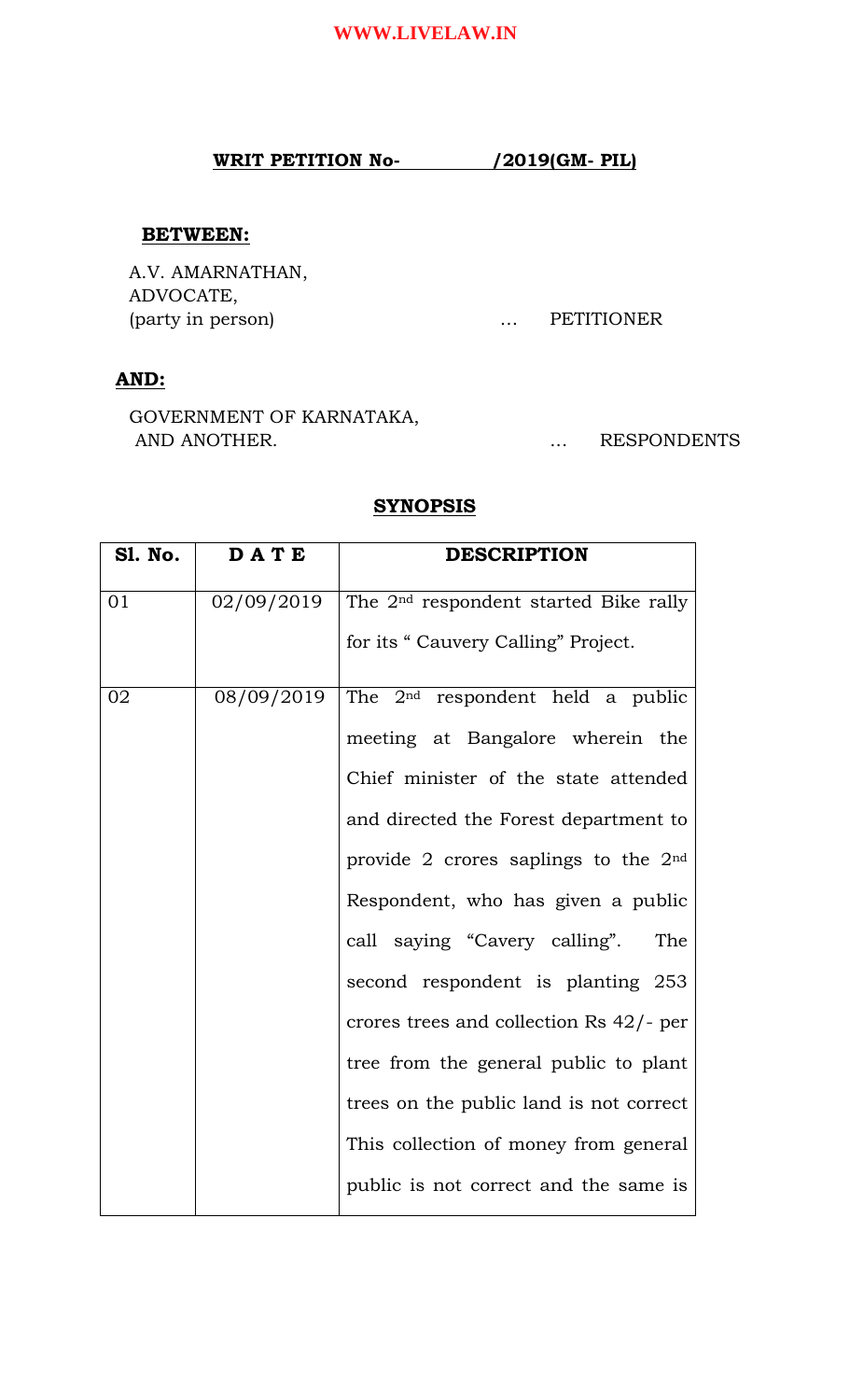|  | illegal. Hence this Public Interest |  |  |
|--|-------------------------------------|--|--|
|  | Litigation.                         |  |  |
|  |                                     |  |  |

## **BRIEF FACTS OF THE CASE**

 . The petitioners submit that second respondent has given a public call saying "Cavery calling" . The advertisement in the media given by the 2<sup>nd</sup> respondent is that the organization is planning to plant trees, across the Cauvery river from the birth place Talacauvery to Thiruvarur. A stretch of 639.1kms, the 2nd Respondent has started its Bike rally from Talacauvery to Thiruvarur. The petitioner is closely watching the media report both print and electronic. The petitioner submit that the respondent is planning to plant 253 crores plants to save Cauvery River. The report states that the 2nd respondent is collecting Rs. 42/- per tree planting from the public. That means the  $2<sup>nd</sup>$  Respondent is collecting a whooping sum of Rs 253 X 42 in total of Rs, 10,626/- crores . This collection of money from the public is very disturbing. Hence this Public Interest Litigation.

#### **Bangalore** PETITIONER

## **Date:- 12/09/2019 ( A.V. AMARNATHAN)**

# **IN THE HIGH COURT OF KARNATAKA, AT BANGALORE (ORIGINAL JURISDICTION)**

**WRIT PETITION No- /2019(GM- PIL)**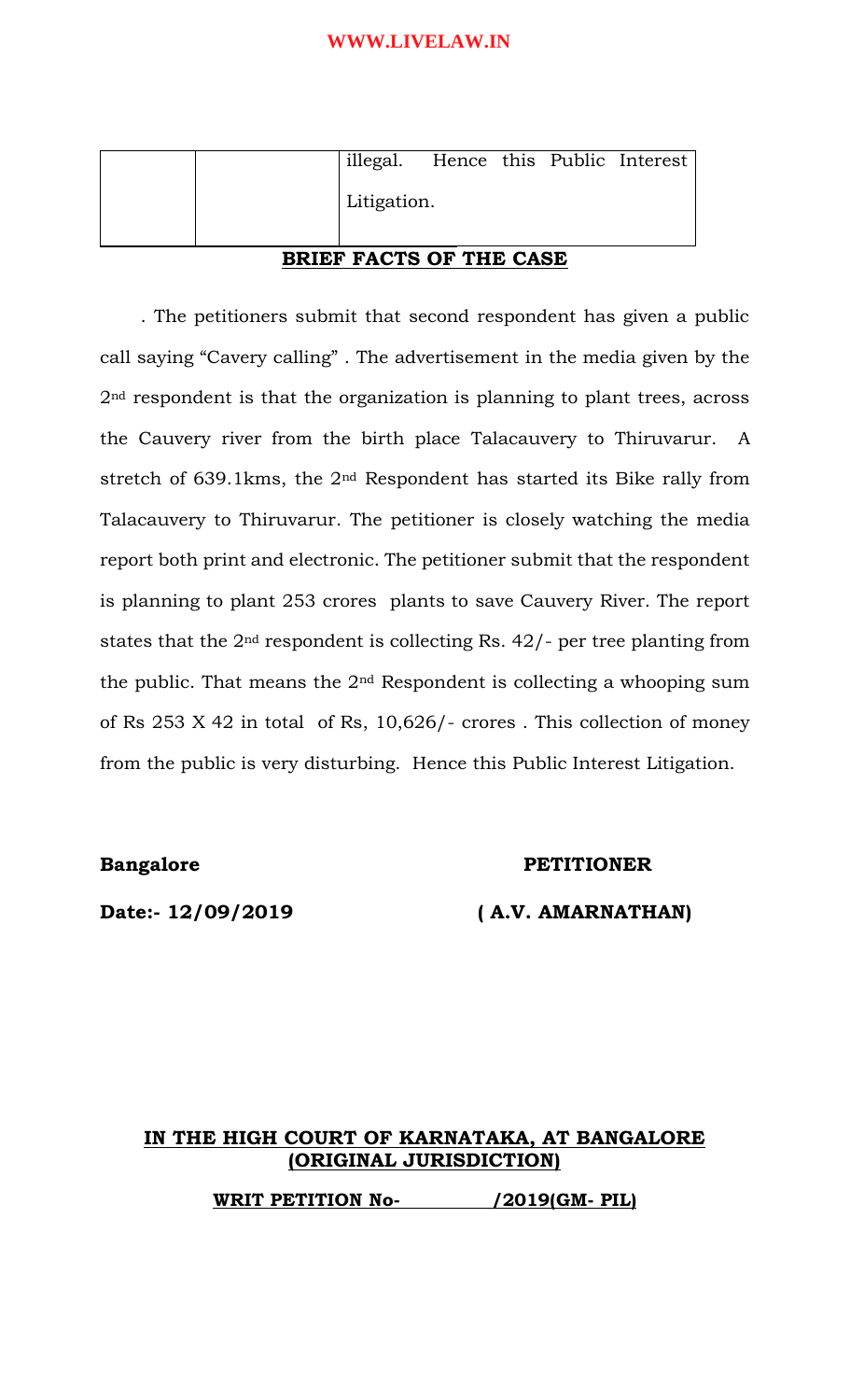## **BETWEEN:**

| ADVOCATE, (party in person) |  |
|-----------------------------|--|
|                             |  |
|                             |  |
|                             |  |
|                             |  |
|                             |  |
|                             |  |
|                             |  |

... PETITIONER

## **AND:**

01. **STATE OF KARNATAKA,** VIDHANA SOUDHA, VIDHANA VEEDHI, BANGALORE - 560001. (REP. BY IT'S CHIEF SECRETARY)

## 02. **ISHA FOUNDATION,**

Velliangiri Foothills, Ishana vihar post Coimbatore-641114, India, (Rep by its Guruji Jaggi Vasudev) ... RESPONDENTS

# **MEMORANDUM OF WRIT PETITION UNDER ARTICLE 226 AND 227 OF THE CONSTITUTION OF INDIA**

#### **The Petitioner respectfully submits as follows:-**

- 1. The Petitioner craves the leave of this Hon'ble Court to file this public interest litigation party in person.
- 2. The second respondent is a private organization headed by Guruji Jaggi Vasudev. The said organization is into various activates including yoga, teaching. The said originations has got several volunteers Petitioner learnt that many students who either discontinued their studies or stopped studying further, has joined the 2nd Respondent organization. Many volunteers have left their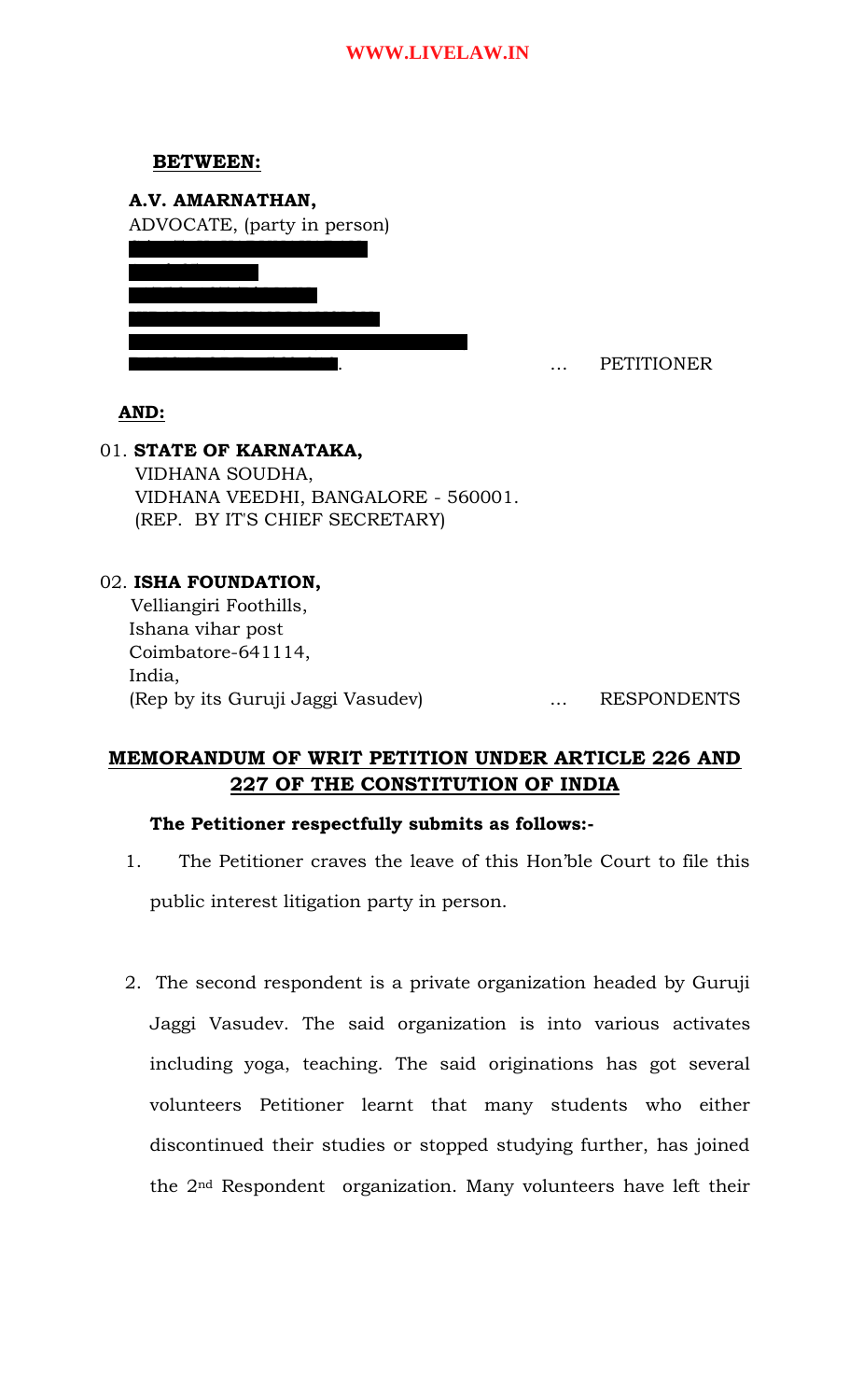lucrative job and joined as volunteers of the 2nd Respondent organization.

- 3. The petitioners submit that second respondent has given a public call saying "Cavery calling" . The advertisement in the media given by the 2nd respondent is that the organization is planning to plant trees across the Cauvery river from the birth place Talacauvery to Thiruvarur. A stretch of 639.1kms, the 2nd Respondent has started its Bike rally from Talacauvery to Thiruvarur. The petitioner is closely watching the media report both print and electronic. The petitioner submit that the respondent is planning to plant 253 crores plants to save Cauvery River. The report states that the 2nd respondent is collecting Rs. 42/- per tree planting from the public. That means the 2nd Respondent is collecting a whooping sum of Rs 253 X 42 in total of Rs, 10,626/- crores . This collection of money from the public is very disturbing. A copy of the online publicity is herewith produced and marked as **Annexure-A.**
- 4. The petitioner submits that the  $2<sup>nd</sup>$  Respaondent is a private organization . the said organization claims that they have studied Cauvery River Basin, and has comeout with a project called Cauvery Calling". The 2nd respondent has organized a Bike Rally on 02/09/2019 form Bhagamandala Kodagu District. A function was organized at Bangalore on 08/09/2019. The 2nd respondent is calling the general public to contribute Rs  $42$  per tree. The  $2<sup>nd</sup>$ Respondent has plan to plant 253crores trees. The petitioner submit that even Rs 1/- for 253 crores will amount to Rs, 253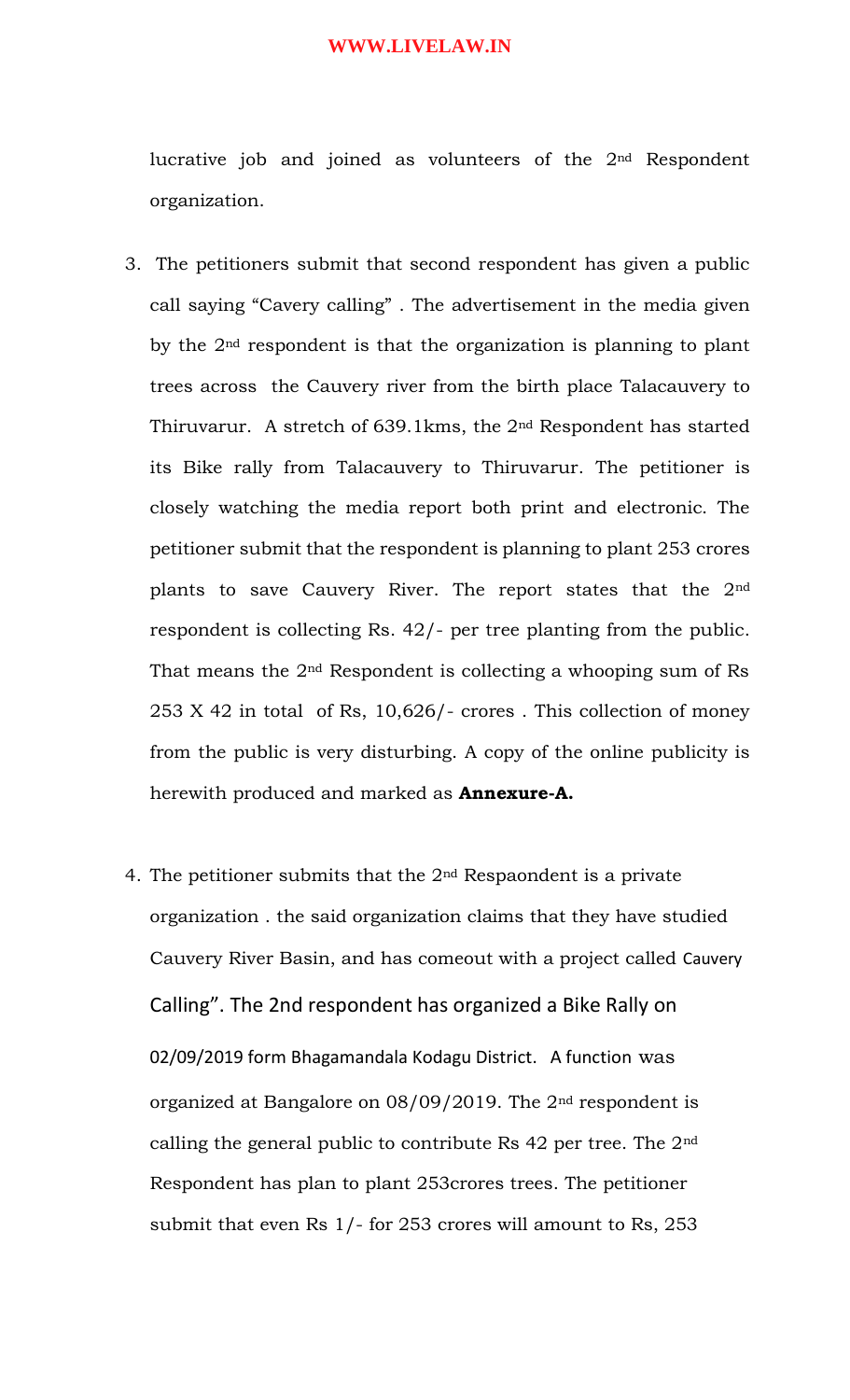crores. The said sum itself is a bigger amount. But the 2nd Respondent collecting Rs 42/- Per plant that means Rs 10,626 crores. The petitioner submits that can such some be allowed to be collected by a private organization to do a work on government public land. The petitioner submits that the state cannot keep quiet. Hence the Public Interest Litigation is filed.

5. The petitioner has not filed any other Writ or Case on the same cause of action. The petitioner has no other alternative efficacies remedy and hence this Writ Petition Under Article 226 and 227 of the Constitution of India.

#### **GROUNDS**

- 6. (a) The petitioner submit that in Karnataka a poor village lady by name Salu Mara Thimmakka had planted many trees from the past several decades, out of her own poor income. She did not collect any money from general public.
- (b) The petitioner submit that a person Jadav Payend, an environmentalist has created a forest in Rajasthah where water was not available.
- 7. The petitioner submit that Sri Sathya Sai Baba had taken up a project to bring drinking water form Andra Pradesh to Chennai, without claiming any money form General Public.
- 8. The petitioner submit that the Bangalore Advocates association had conducted tree planting function many times without claiming any money. Petitioner further submits that there are many organization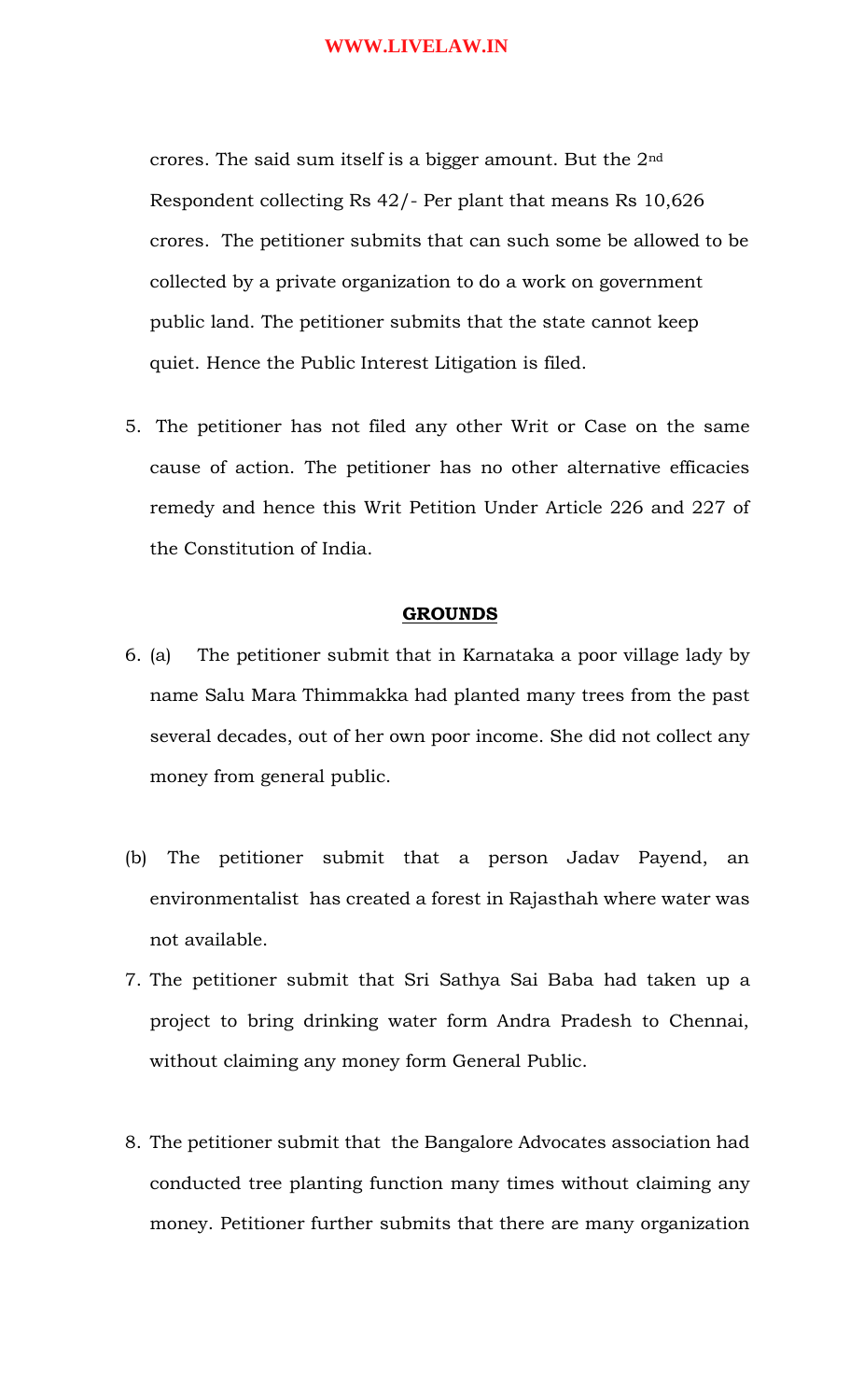wherein general public participated in planting the trees without collecting money from general public.

- 9. The petitioner submit that  $2<sup>nd</sup>$  Respondent claims that it has conducted studies regarding the Cauvery Basin. But the 2nd Respondent ought have submitted the said report to the State. And the state after deliberating the said studies should have given an approval. But no such process is carried out. The petitioner submit that no private organization can be permitted to carryout any work, on the Government land, without there being a proper approval from the state. The 2nd Respondent cannot carryout the said project on the Government land. The state also has to study the project, and look into the pros and cons of the said project to give approval for such huge project.
- 10. The petitioner submit that the state can not permit a private organization to collect funds for the project carried out on the Government land. Hence the act of the 2nd Respondent is illegal arbitrary, without any sanctions. The respondent are duty bound to protect the interest of the general public.
- 11. The petitioner may be permitted to urge any other grounds at the time of hearing.

#### **GROUND FOR INTRIEM PRAYER**

12. The Petitioner submits that the 2nd Respondent has started collecting funds for its project. The petitioner submit that the 2nd respondent wants to plant 253 crores plant and collect Rs, 42/- per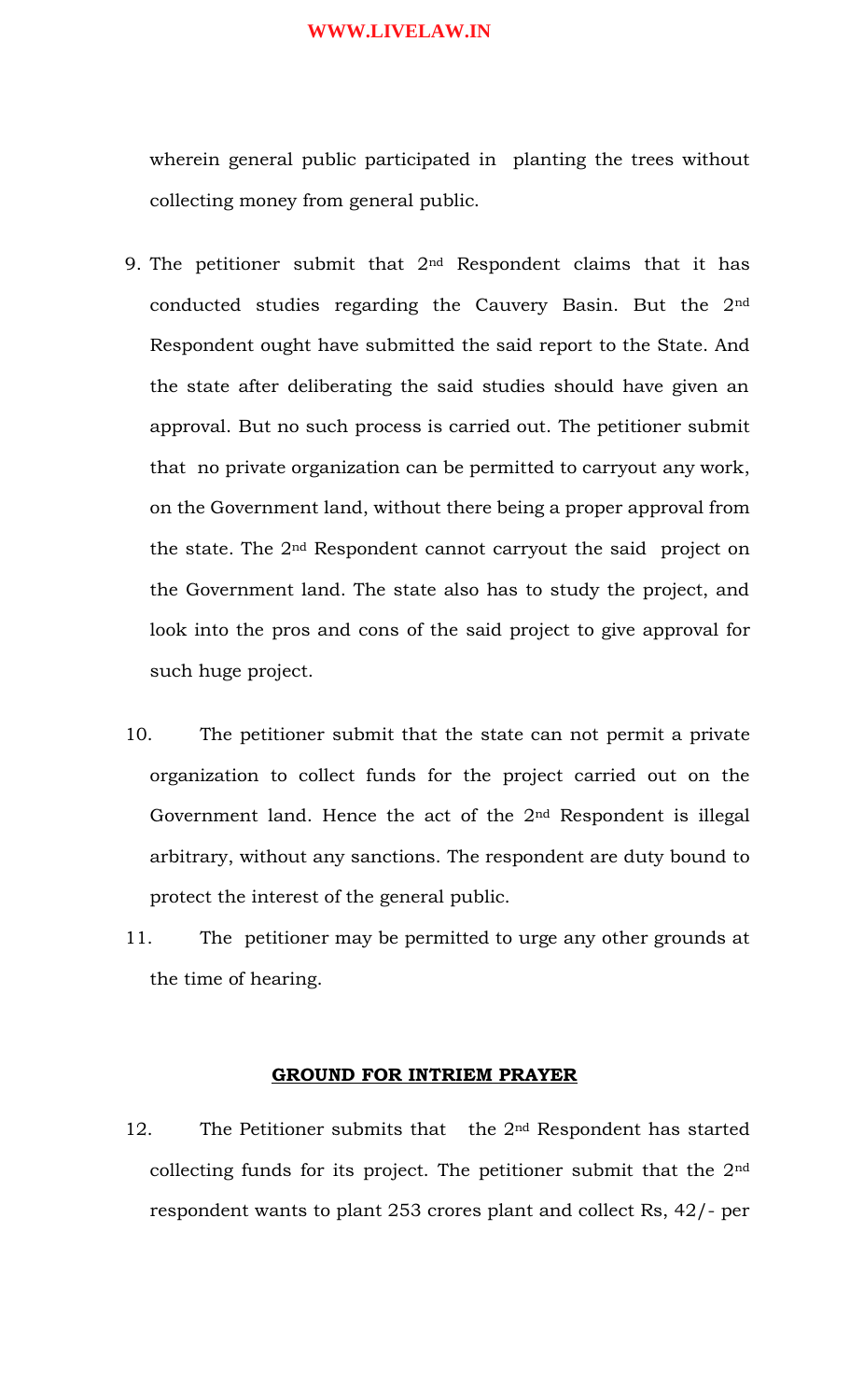each plant which amount is being collected form general Public for the implements of the project by the 2nd Respondent on the Government land. Hence the interim order as prayed for is very essential.

#### **PRAYER**

 WHEREFORE, the petitioner respectfully pray's that this Hon'ble Court may be pleased to issue a Writ of Mandamus or any other writ in the same nature directing the respondent to stop collecting Rs, 42/- per tree for 253 crores plant fro

m the General Public.

- (a) Direct the 1st respondent to look into the project of the 2nd Respondent regarding the Cauvery Calling project of the 2nd Respondent, and take appropriate steps.
- (b) Pass such other order as this Hon'ble Court deems fit based on the facts and circumstances of the case, in the interest of equity and justice.

#### **INTERIM PRAYER**

Pending disposal of this Writ Petition, the Petitioner prays that this Hon'ble Court may be pleased to direct the respondent not to collect any funds from the Public for the Cauvery calling project, in the interest of equity and justice.

#### **Bangalore** PETITIONER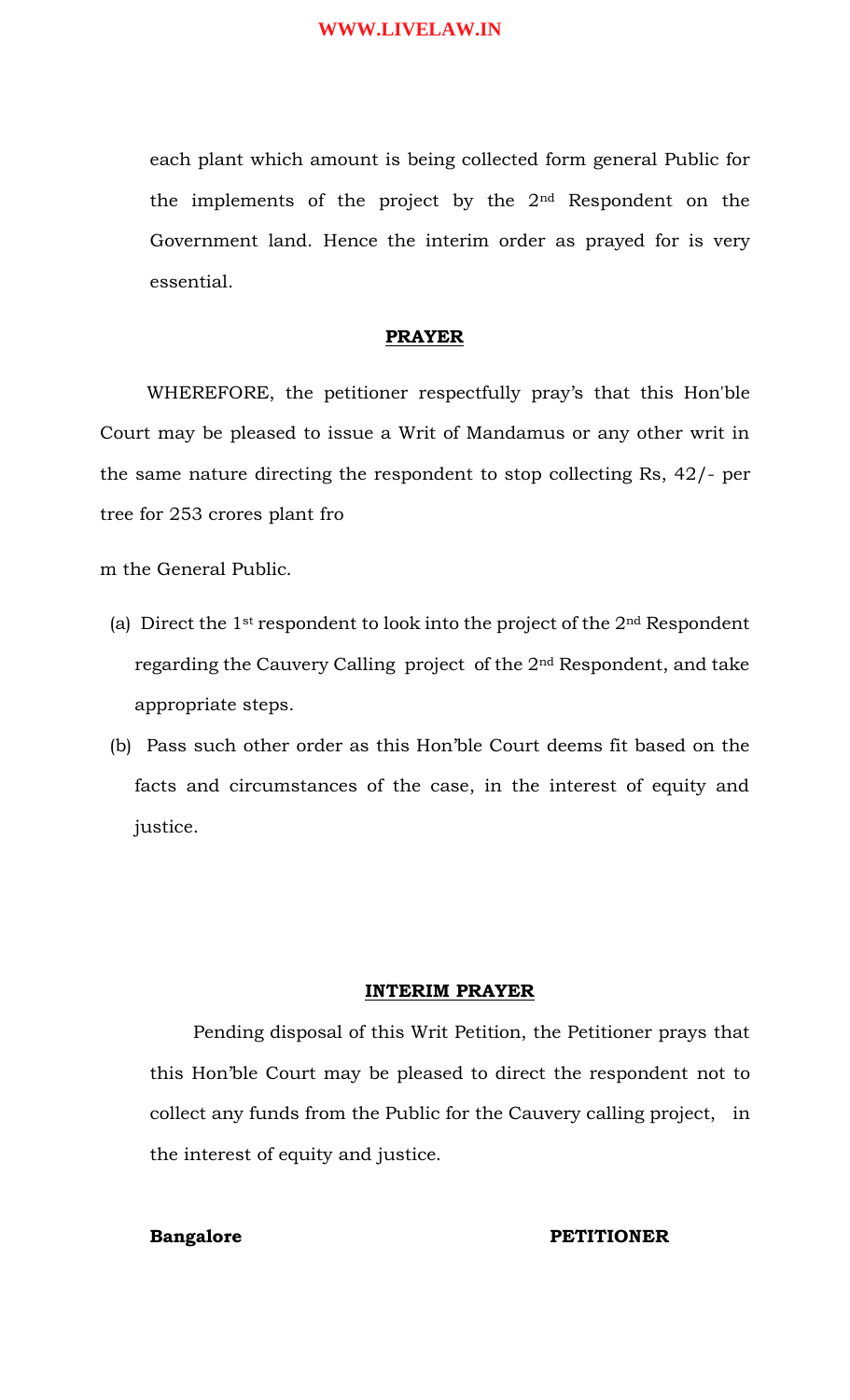**Date: 11/09/2019 (A.V.AMARNATHAN)**

**Address for service**



# **IN THE HIGH COURT OF KARNATAKA, AT BANGALORE (ORIGINAL JURISDICTION)**

**WRIT PETITION No- /2019 (GM-PIL)**

#### **BETWEEN:**

A.V. AMARNATHAN, ADVOCATE, (party in person) **… PETITIONER**

## **AND:**

GOVERNMENT OF KARNATAKA, AND ANOTHER. **... RESPONDENTS**

## **A F F I D A V I T**